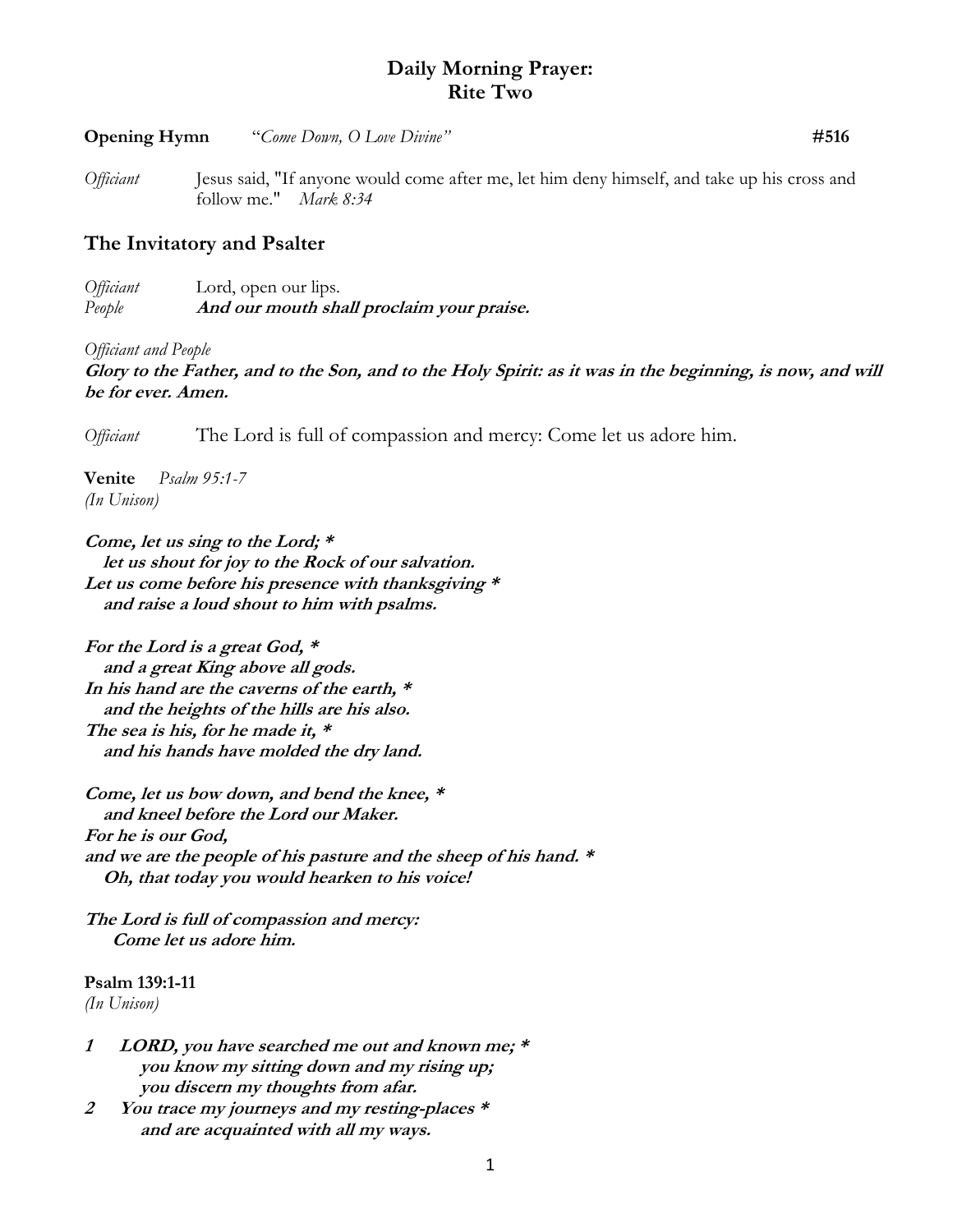- **3 Indeed, there is not a word on my lips, \* But you, O LORD, know it altogether.**
- **4 You press upon me behind and before \* and lay your hand upon me.**
- **5 Such knowledge is too wonderful for me; \* it is so high that I cannot attain to it.**
- **6 Where can I go then from your Spirit? \* where can I flee from your presence?**
- **7 If I climb up to heaven, you are there; \* if I make the grave my bed, you are there also.**
- **8 If I take the wings of the morning \* and dwell in the uttermost parts of the sea,**
- **9 Even there your hand will lead me \* and your right hand hold me fast.**
- **10 If I say, "Surely the darkness will cover me, \* and the light around me turn to night,"**
- **11 Darkness is not dark to you; the night is as bright as the day; \* darkness and light to you are both alike.**

**Glory to the Father, and to the Son, and to the Holy Spirit: \* as it was in the beginning, is now, and will be for ever. Amen.**

## **The Lessons**

A Reading (Lesson) from *John 11:20-45*. *Reader* Here ends the Lesson (Reading).

## **9 The First Song of Isaiah** *Ecce, Deus. Isaiah 12:2-6*

*(In Unison)*

**Surely, it is God who saves me; \* I will trust in him and not be afraid. For the Lord is my stronghold and my sure defense, \* and he will be my Savior. Therefore you shall draw water with rejoicing \* from the springs of salvation. And on that day you shall say, \* Give thanks to the Lord and call upon his Name; Make his deeds known among the peoples; \* see that they remember that his Name is exalted. Sing the praises of the Lord, for he has done great things, \* and this is known in all the world. Cry aloud, inhabitants of Zion, ring out your joy, \* for the great one in the midst of you is the Holy One of Israel.**

**Glory to the Father, and to the Son, and to the Holy Spirit: \* as it was in the beginning, is now, and will be for ever. Amen.**

## **The Homily**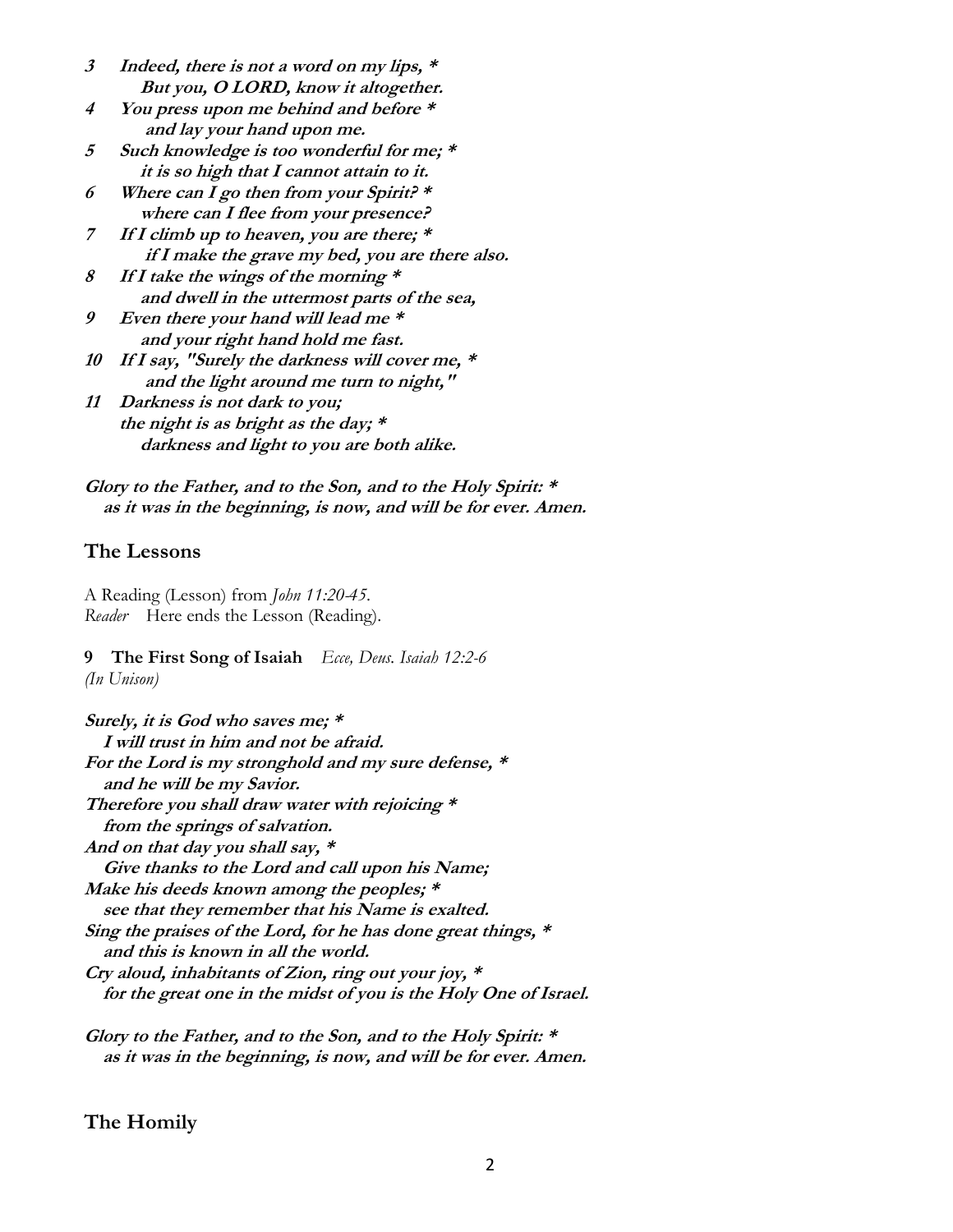# **The Apostles' Creed**

*Officiant and People together*

**I believe in God, the Father almighty, creator of heaven and earth; I believe in Jesus Christ, his only Son, our Lord. He was conceived by the power of the Holy Spirit and born of the Virgin Mary. He suffered under Pontius Pilate, was crucified, died, and was buried. He descended to the dead. On the third day he rose again. He ascended into heaven, and is seated at the right hand of the Father. He will come again to judge the living and the dead. I believe in the Holy Spirit, the holy catholic Church, the communion of saints, the forgiveness of sins the resurrection of the body, and the life everlasting. Amen.**

### **The Prayers**

| <i>Officiant</i> | The Lord be with you. |
|------------------|-----------------------|
| People           | And also with you.    |
| <i>Officiant</i> | Let us pray.          |

*Officiant and People*

**Our Father, who art in heaven, hallowed be thy Name, thy kingdom come, thy will be done, on earth as it is in heaven. Give us this day our daily bread. And forgive us our trespasses, as we forgive those who trespass against us. And lead us not into temptation, but deliver us from evil. For thine is the kingdom, and the power, and the glory, for ever and ever. Amen.**